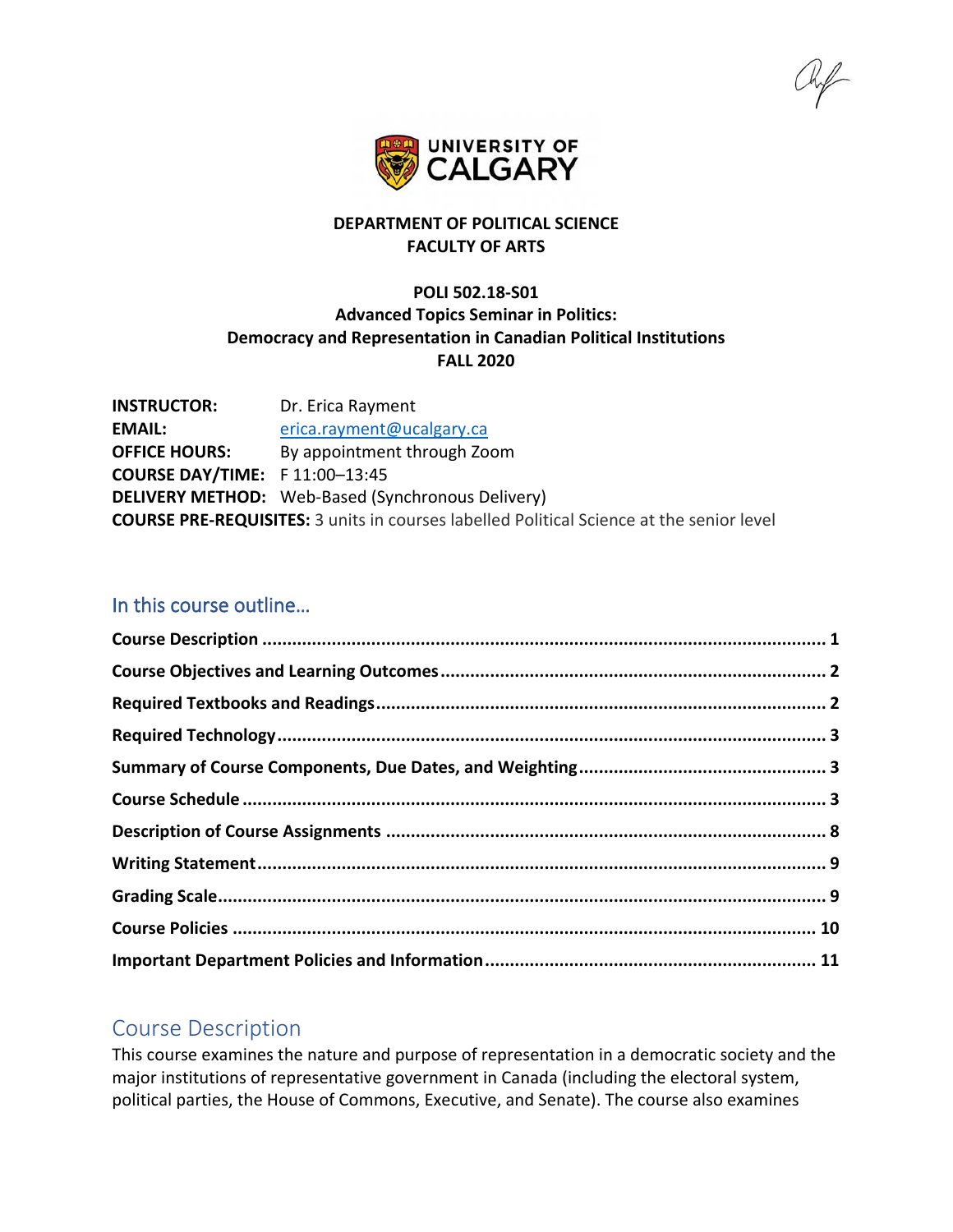representation in practice, focusing on the way in which institutions have or can be adapted to reflect the concerns of women, Indigenous people, and racialized people.

The course is an advanced reading- and discussion-intensive seminar that will be delivered through weekly synchronous Zoom sessions. Each week will begin with some introductory remarks from the instructor, followed by student presentations and class discussions based on the readings and current events.

# <span id="page-1-0"></span>Course Objectives and Learning Outcomes

This course is designed to:

- Familiarize students with the concept and practice of democratic representation as viewed through the lens of Canadian parliamentary institutions;
- Equip students with the skills and knowledge to engage critically and effectively as active participants in discussions and debates about representation in politics;
- Help students develop and practice key critical thinking, writing, and oral presentation skills that will help them succeed in their university career and beyond.

By the end of this course, students will be able to:

- Understand and apply major theories and typologies of representation;
- Understand how political institutions in Canada function and operate in relation to one another and in relation to the concept of representation;
- Identify and explain how competing concepts of representation are manifested in Canada and how they are reflected in our representative political institutions;
- Assess, evaluate and synthesize evidence and arguments;
- Develop and present a coherent explanation of multiple related and competing perspectives through clear and concise writing and through oral presentation.

# <span id="page-1-1"></span>Required Textbooks and Readings

There is no textbook for this course. All required and optional readings will be available through the University of Calgary library or the course website.

Please note that the instructor may make minor modifications to the assigned course readings to respond to current issues or emerging scholarship. Any changes to the schedule of assigned readings will be announced on the course website. **If there is a discrepancy between the assigned readings listed in the syllabus and the readings listed on the course website, please treat the course website as authoritative.**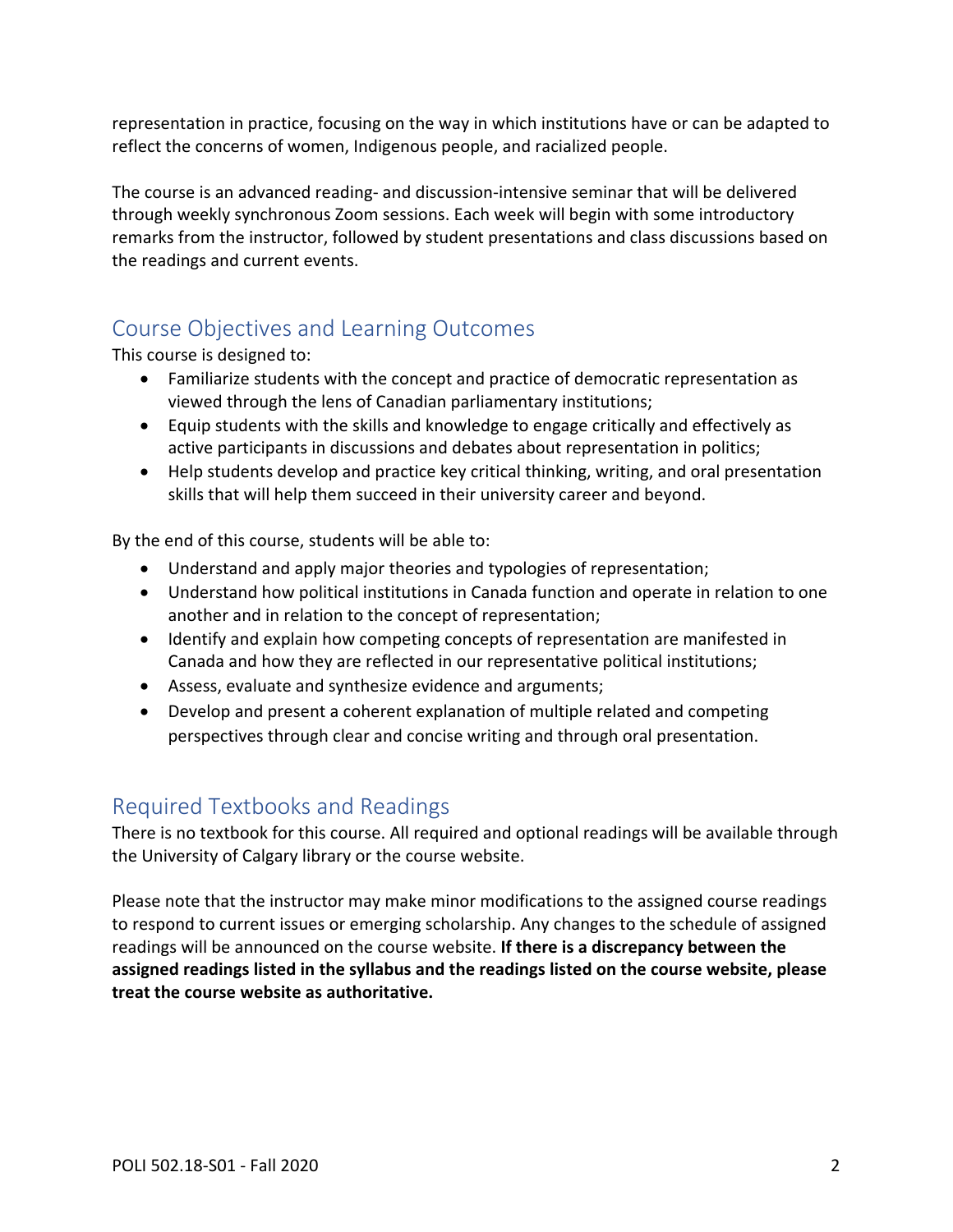# <span id="page-2-0"></span>Required Technology

Students in this course are required to have a computer with an internet connection and audio/video capability (web camera, microphone, speakers). Course content will be made available through D2L and synchronous sessions – including student presentations – will be held using Zoom.

| Assessment    | <b>Modality</b>             | <b>Due Date</b> | Weighting |
|---------------|-----------------------------|-----------------|-----------|
| Short essay 1 | File upload in D2L          | October 1       | 25%       |
| Short essay 2 | File upload in D2L          | November 5      | 25%       |
| Short essay 3 | File upload in D2L          | December 3      | 25%       |
| Presentation  | Weekly Zoom sessions        | As assigned     | 10%       |
| Participation | <b>Weekly Zoom sessions</b> | Ongoing         | 15%       |

# <span id="page-2-1"></span>Summary of Course Components, Due Dates, and Weighting

## **NOTE: All course assignments** *must* **be submitted electronically through the course website. Assignments must be submitted by 11:59 p.m. on the due date to avoid late penalties.**

# <span id="page-2-2"></span>Course Schedule

Please note that the schedule below is tentative and may change as the need arises. Any changes to this schedule will be announced on the course website. If there is a discrepancy between the schedule and/or assigned readings listed in the syllabus and the schedule and/or assigned readings listed on the course website, please treat the course website as authoritative.

## **Week 1 (September 11): Introduction/Welcome**

*Please review the syllabus and feel free to get a jump on next week's readings.*

# **PART 1 – THE CONCEPT OF REPRESENTATION**

## **Week 2 (September 18): Theories of Representation I**

*What is representation? Why does it matter for democracy?*

- Burke, Edmund. 1999. "Speech to the electors of Bristol" in Select works of Edmund Burke, vol. 4 (Miscellaneous Writings). Indianapolis: Liberty Fund. <http://oll.libertyfund.org/titles/659>
- Pitkin, Hanna. 1967. *The Concept of Representation.* Berkeley: University of California Press, chs. 1, 10.
- Mill, John Stuart. 1861. *Considerations on Representative Government*. London: Parker, Son, and Bourn, ch. 5.

## **Week 3 (September 25): Theories of Representation II**

*What constitutes "good" representation?*

• Mansbridge, Jane. 1999. "Should Blacks Represent Blacks and Women Represent Women? A Contingent 'Yes'." *The Journal of Politics* 61 (3): 628-657.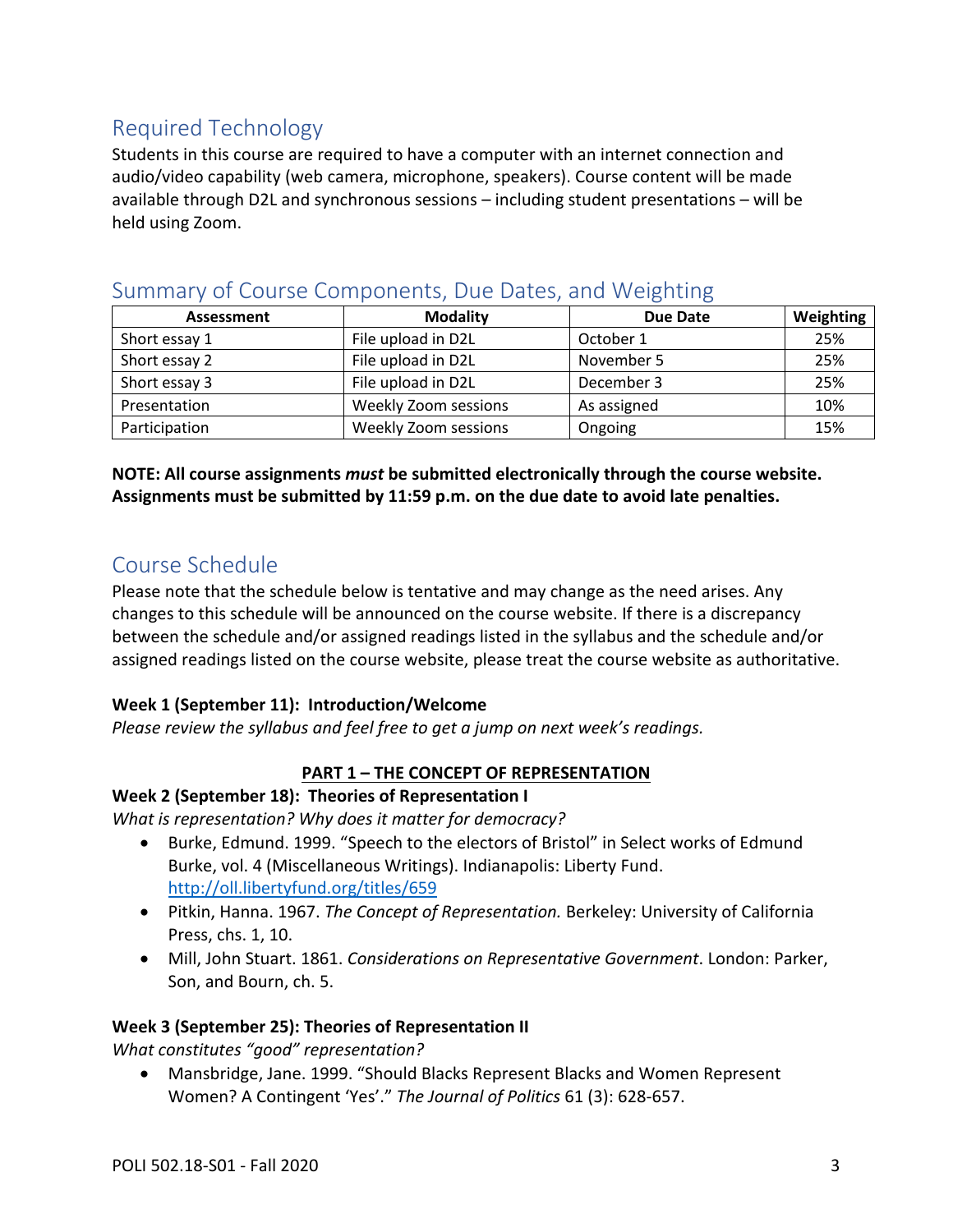- Mansbridge, Jane. 2003. "Rethinking representation." *American Political Science Review*  97 (4): 515-528.
- Bird, Karen, Thomas Saalfeld, and Andreas M. Wust. 2011. "Ethnic diversity, political participation, and representation: a theoretical framework." In Karen Bird, Thomas Saalfeld, and Andreas M. Wust, eds., *The Political Representation of Immigrants and Minorities: Voters, Parties, and Parliaments in Liberal Democracies*. New York: Routledge, pp. 1-22.

# **PART 2 – REPRESENTATIVE INSTITUTIONS IN CANADA**

# **Week 4 (October 2): Electoral Systems**

# *\*\*\*SHORT ESSAY 1 DUE THIS WEEK\*\*\**

*How do different electoral systems operate? How do these systems facilitate and constrain different types of representation? What types of representation are prioritized by the Canadian electoral system?*

- Pilon, Dennis. 2017. "Party Politics and Voting Systems in Canada," in Alain-G. Gagnon and A. Brian Tanguay, eds. *Canadian Parties in Transition, Fourth Edition*. Toronto: University of Toronto Press, pp. 217-249.
- Cairns, Alan. 1968. "The Electoral System and the Party System, 1921-1965." *Canadian Journal of Political Science* 1: 1, pp. 55-80.
- Golder, Sona, Laura Stephenson, Karine Van der Straeten, Andre Blais, Damien Bol, Philipp Harfst, and Jean-Francois Laslier. 2017. "Votes for Women: Electoral Systems and Support for Female Candidates." *Politics and Gender* 13, pp. 107-131.

## *Optional:*

• Farrell, David. 2011. *Electoral Systems: A Comparative Introduction*. London: Palgrave Macmillan, chs. 2 and 5.

# **Week 5 (October 9): Political Parties**

*What representational role do political parties play? How do political parties bridge the gap between state and society?*

- Cross, William. 2010. "Parties" in William Cross, ed. *Auditing Canadian Democracy*. Vancouver: UBC Press, pp. 143-167.
- Cross, William, and Lisa Young. 2013. "Candidate Recruitment in Canada: The Role of Parties," in Royce Koop and Amanda Bittner, eds., *Parties, Elections, and the Future of Canadian Democracy*. Vancouver: UBC Press, pp. 24-45.
- Gidengil, Elisabeth, Neil Nevitte, Andre Blais, Joanna Everitt, and Patrick Fournier. 2012. *Dominance and Decline: Making Sense of Recent Canadian Elections*. Toronto: University of Toronto Press, ch. 2.

## *Optional:*

- Cochrane, Christopher. 2010. "Left/Right Ideology and Canadian Politics." *Canadian Journal of Political Science* 43 (3): pp. 583-605.
- Everitt, Joanna. 2017. "Where Are the Women in Canadian Political Parties?" in Alain G. Gagnon and A. Brian Tanguay, eds. *Canadian Parties in Transition, Fourth Edition*. Toronto: University of Toronto Press, pp. 296-315.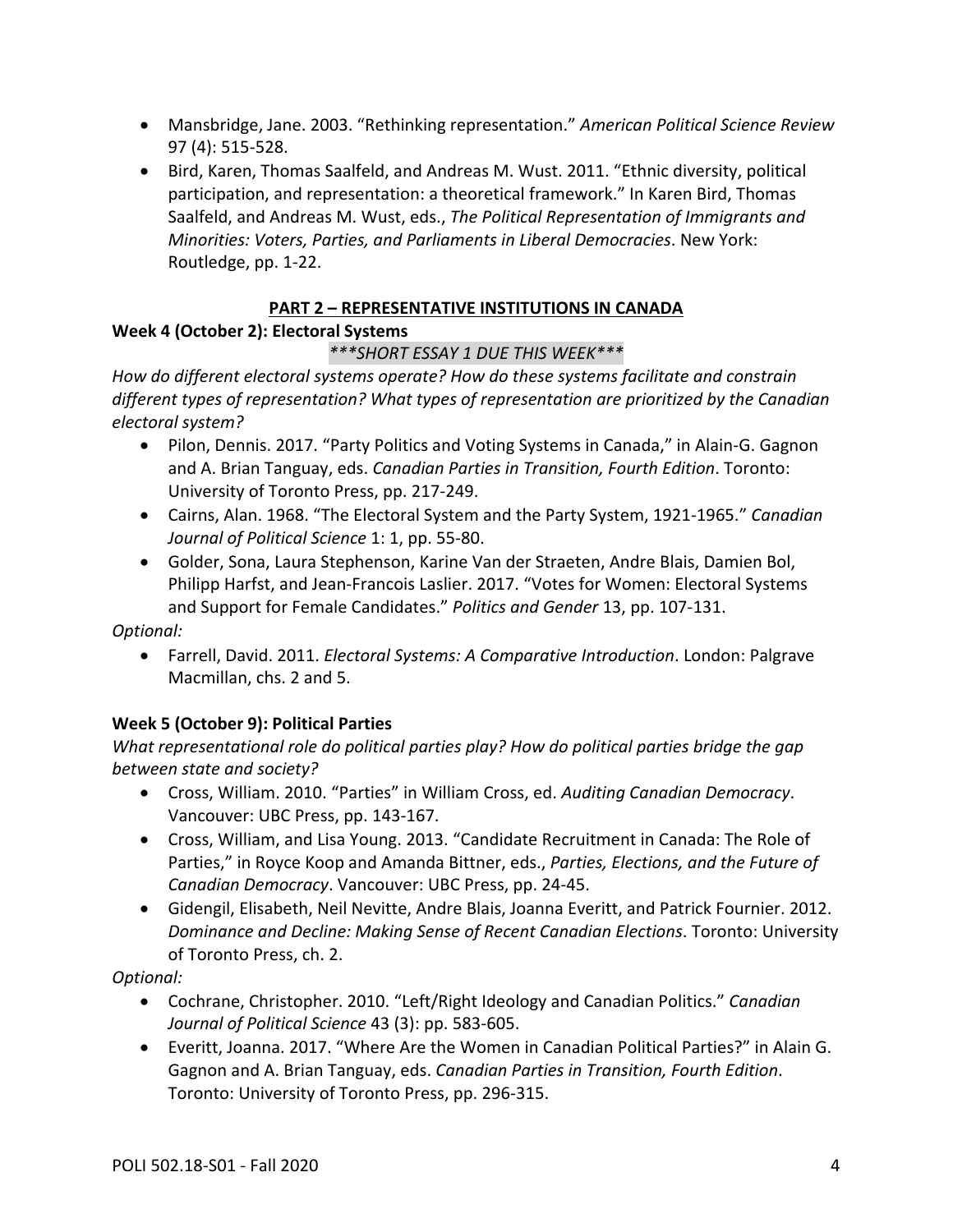• Melanee Thomas and Marc André Bodet. 2013. "Sacrificial Lambs, Women Candidates and District Competitiveness in Canada." *Electoral Studies*. 32 (1): 153-166

# **Week 6 (October 16): The House of Commons I**

*What are the representative functions of the House of Commons? What kinds of representation are facilitated and constrained within the House of Commons?*

- Franks, C. E. S. 1987. *The Parliament of Canada*. Toronto: University of Toronto Press, chs. 1-2.
- Docherty, David. 2010. "Legislatures" in William Cross, ed. Auditing Canadian Democracy. Vancouver: UBC Press, pp. 65-92.
- Morden, Michael, Jane Hilderman, and Kendall Anderson. 2018. "Flip the script: Reclaiming the legislature to reinstate representative democracy." Toronto: The Samara Centre for Democracy. [https://www.samaracanada.com/docs/default](https://www.samaracanada.com/docs/default-source/reports/flip-the-script---by-the-samara-centre-for-democracy.pdf?sfvrsn=2d09002f_2)[source/reports/flip-the-script---by-the-samara-centre-for](https://www.samaracanada.com/docs/default-source/reports/flip-the-script---by-the-samara-centre-for-democracy.pdf?sfvrsn=2d09002f_2)[democracy.pdf?sfvrsn=2d09002f\\_2](https://www.samaracanada.com/docs/default-source/reports/flip-the-script---by-the-samara-centre-for-democracy.pdf?sfvrsn=2d09002f_2)
- Docherty, David. 1997. *Mr. Smith goes to Ottawa: Life in the House of Commons*. Vancouver: UBC Press, ch. 1.

# **Week 7 (October 23): The House of Commons II**

*What are the representative functions of an MP? What is the impact of party discipline on MPs' representational role?*

- Blidook, Kelly. 2010. "Exploring the role of 'legislators' in Canada: Do Members of Parliament Influence Policy?" *The Journal of Legislative Studies* 19(1): 32-56.
- Soroka, Stuart, Erin Penner and Kelly Blidook (2009). "Constituency Influence in Parliament." *Canadian Journal of Political Science*, 42(3).
- Malloy, Jonathan. 2003. "High discipline, low cohesion? The uncertain patterns of Canadian parliamentary parties." *Journal of Legislative Studies* 9 (4): 116-29.

## *Optional:*

- Russell, Meg, Daniel Gover, Kristina Wollter and Meghan Benton. 2017. "Actors, motivations and outcomes in the legislative process: Policy influence at Westminster." *Government and Opposition* 52 (1): 1-27.
- Eagles, Munroe. 2013. "Constituency and personal determinants of MPs' positions on social conservative issues in the 37th and 38th Canadian Parliaments" in Amanda Bittner and Royce Koop, eds. *Parties, Elections, and the Future of Canadian Politics.*
- Loewen, Peter John, Royce Koop, Jaime Settle, and James H. Fowler. 2014. "A natural experiment in proposal power and electoral success." *American Journal of Political Science* 58 (1): 189-96.

## **Week 8 (October 30): Cabinets and the Executive**

*What are the representative functions of cabinets? How effective are they at fulfilling these roles?*

• White, Graham. 2012. "The 'Centre' of the Democratic Deficit: Power and Influence in Canadian Political Executives." In Patti Tamara Lenard and Richard Simeon, eds.,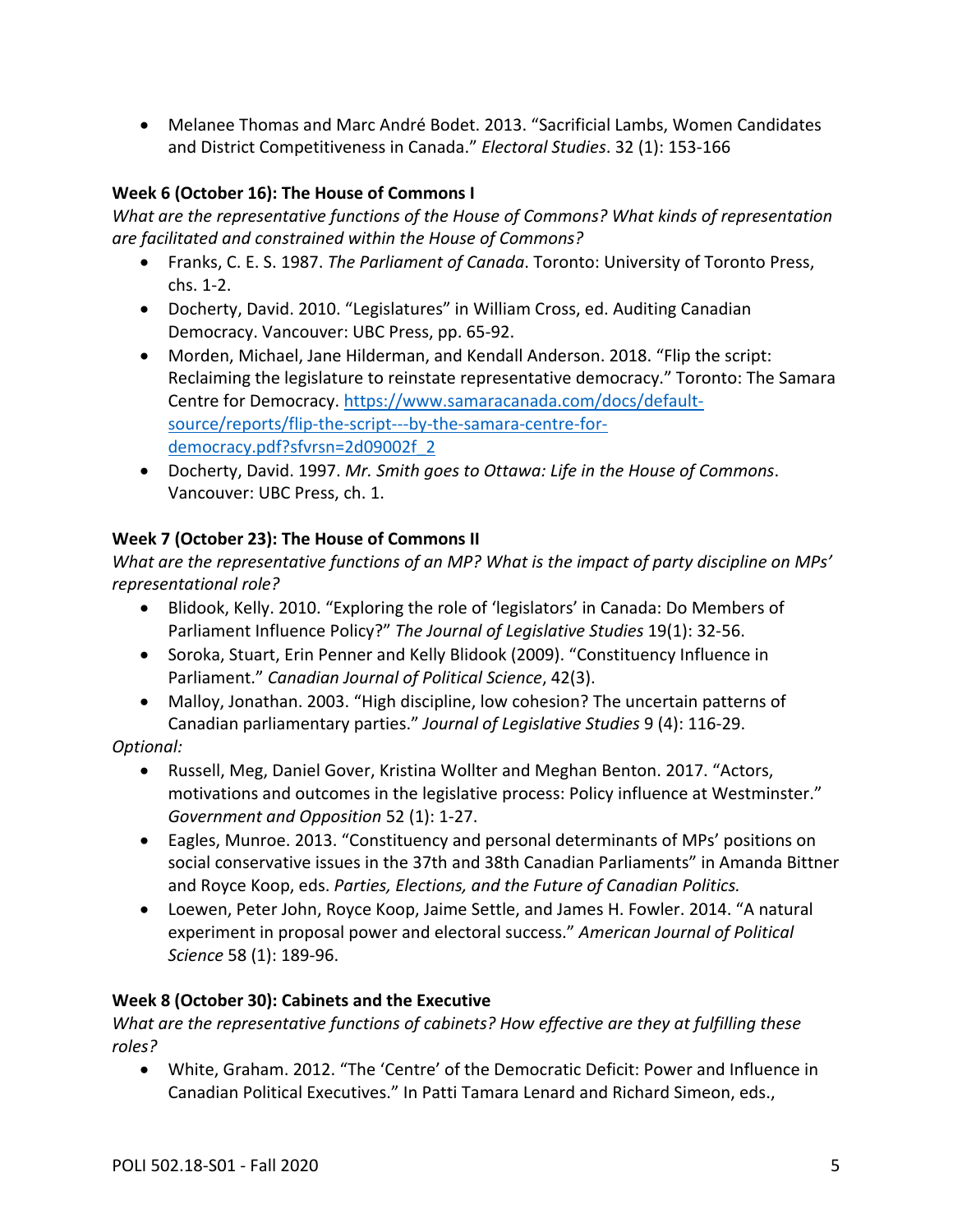*Imperfect Democracies: The Democratic Deficit in Canada and the United States.*  Vancouver: UBC Press, pp. 226-247.

- Savoie, Donald J. 1999. "The rise of court government in Canada." *Canadian Journal of Political Science* 32(4): 635-664.
- Malloy, Jonathan. 2004. "The Executive and Parliament in Canada." *The Journal of Legislative Studies* 10 (2-3): 206-217.
- Franceschet, Susan, Claire Annesley and Karen Beckwith. 2017. "What do women symbolize? Symbolic representation and cabinet appointments." *Politics, Groups and Identities* 5 (3): 488-493.

*Optional:* 

• Tremblay, Manon and Daniel Stockemer. 2013. "Women's ministerial careers in cabinet, 1921-2010: A look at socio-economic demographic traits and career experiences." *Canadian Public Administration* 56(4): 523-41.

## **Week 9 (November 6): The Senate**

# *\*\*\*SHORT ESSAY 2 DUE THIS WEEK\*\*\**

*What kind of representation is the Senate meant to provide? How does the Senate's institutional design reflect this?*

- Smith, David E. 2003. *The Canadian Senate in Bicameral Perspective*. Toronto: University of Toronto Press, chs. 1, 4.
- Griffith, Andrew. 2017. "Diversity in the Senate." *Policy Options* (14 February), accessed at<http://policyoptions.irpp.org/magazines/february-2017/diversity-in-the-senate/>
- Thomas, Paul G. 2019. "Moving Toward a New and Improved Senate." *IRPP Study*, No. 69 (March).

*Optional:*

• Mullen, Stephanie, Manon Tremblay, and Linda Trimble. 2013. "'Way Past That Era Now?' Women in the Canadian Senate." In Linda Trimble, Jane Arscott, and Manon Tremblay, eds., *Stalled: The representation of women in Canadian governments*. Vancouver: UBC Press, ch. 14.

## **Week 10 (November 13) – Reading Week (No Classes)**

## **PART 3 – REPRESENTATION IN PRACTICE**

# **Week 11 (November 20): The Representation of Indigenous Peoples**

*How/how well are Indigenous people represented in Canadian federal institutions? How might their representation in federal institutions be increased? What could/should increased representation of Indigenous peoples in Canadian politics look like?*

- Turner, Dale. 2006. *This Is Not a Peace Pipe: Towards a Critical Indigenous Philosophy*. Toronto: University of Toronto Press, ch. 1.
- Papillon, Martin. 2014. "The Rise (and Fall?) of Aboriginal Self-Government," in James Bickerton and Alain-G. Gagnon, eds., *Canadian Politics, Sixth Edition*. Toronto: UTP, pp. 113-131.
- Durie, Mason. 2003. "Mäori in Governance: Parliament, Statutory Recognition, and the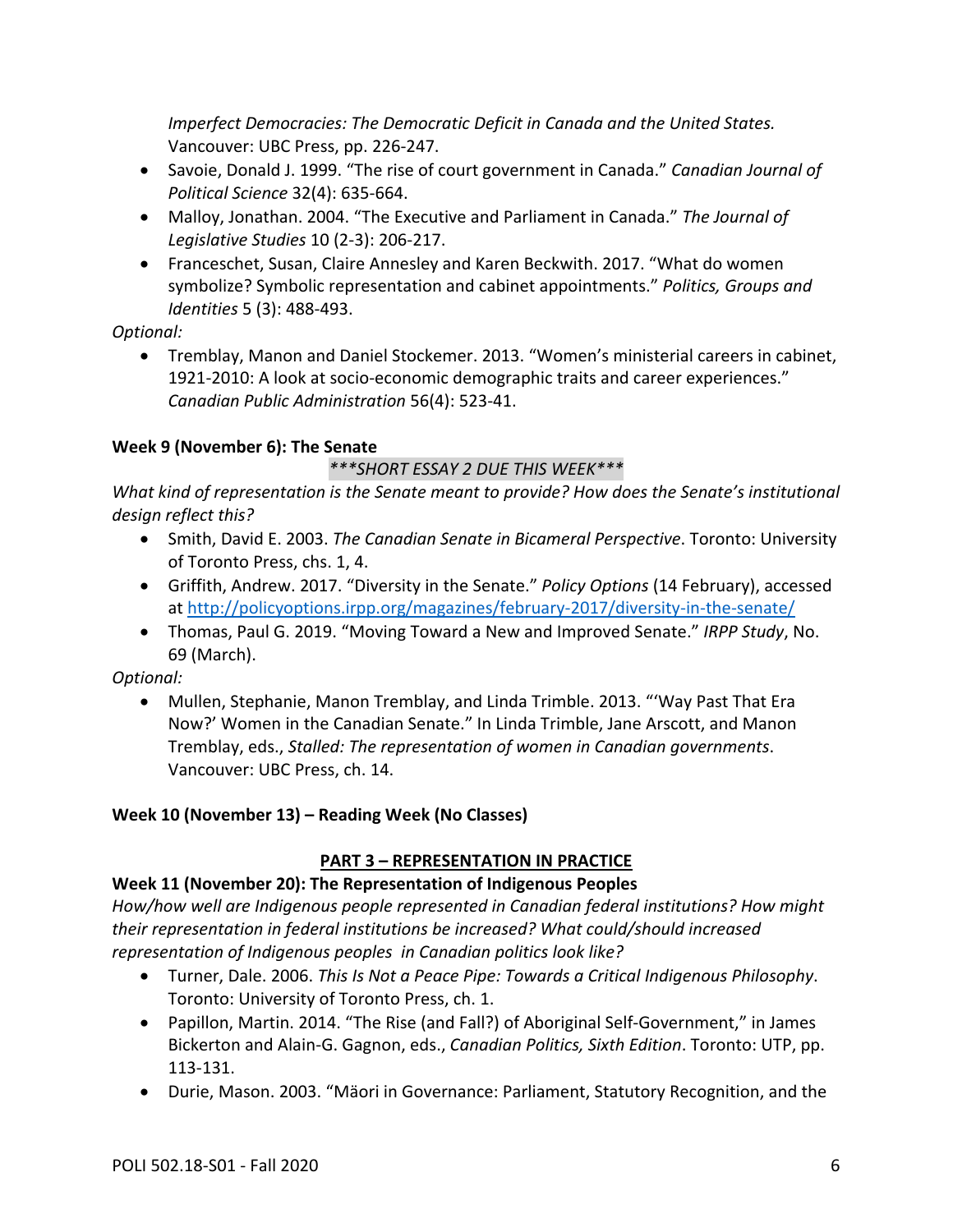State Sector," in *Reforming Parliamentary Democracy*. Montreal and Kingston: McGill-Queen's University Press, pp. 128-149.

• Morden, Michael D. 2018. "Parliament and the Representation of Indigenous Issues: The Canadian Case." *Parliamentary Affairs* 71: pp. 124-143.

*Optional:* 

• White, Graham. 1991. "Westminster in the Arctic: The Adaptation of British Parliamentarism in the Northwest Territories." *Canadian Journal of Political Science*  24(3): 499-523. *(Review)*

# **Week 12 (November 27): The Representation of Women**

*How/how well are women represented in Canadian politics? What are some of the barriers to women's political representation? How might their representation be increased? What could/should increased representation of women in Canadian politics look like?*

- Trimble, Linda, Jane Arscott, and Manon Tremblay. 2013. *Stalled: The representation of women in Canadian governments*. Vancouver: UBC Press. Introduction.
- Thomas, Melanee. 2013. "Barriers to women's political participation in Canada." *UNB Law Journal* 64 (1): 218-232.
- Young, Lisa. 2003. "Can Feminists Transform Party Politics? The Canadian Experience." In Manon Tremblay and Linda Trimble, eds., *Women and Electoral Politics in Canada*. Toronto: Oxford University Press, pp. 76-91.
- Tremblay, Manon. 1998. "Do female MPs substantively represent women? A study of legislative behaviour in Canada's 35th Parliament." *Canadian Journal of Political Science*  31(3): 435-465.

*Optional:* 

- Bashevkin, Sylvia. 2019. *Doing Politics Differently? Women Premiers in Canada's Provinces and Territories*. Vancouver: UBC Press. Chapter 12.
- Young, Lisa. 2013. "Slow to Change: Women in the House of Commons," in Linda Trimble, Jane Arscott, and Manon Tremblay eds., *Stalled: The representation of women in Canadian governments*. Vancouver: UBC Press. Chapter 13.

## **Week 13 (December 4): The Representation of Racialized People**

## *\*\*\*SHORT ESSAY 3 DUE THIS WEEK\*\*\**

*How/how well are racialized people represented in Canadian federal institutions?*

- Black, Jerome and Lynda Erickson. 2006. "Ethno-racial origins of candidates and electoral performance." *Party Politics* 12 (4): 541-61.
- Besco, Randy. 2015. "Rainbow coalitions or inter-minority conflict: Racial affinity and diverse minority voters." *Canadian Journal of Political Science* 48 (2): 305-28.
- Tolley, Erin. 2019. "Who you know: Local party presidents and minority candidate emergence." *Electoral Studies* 58: 70-79.
- Marwah, Inder, Triadafilos Triadafilopoulous, and Stephen White. 2013. "Immigration, Citizenship, and Canada's new Conservative Party," in David Rayside and James Farney, eds., *Conservatism in Canada*. Toronto: University of Toronto Press, pp. 95-119.

*Optional:*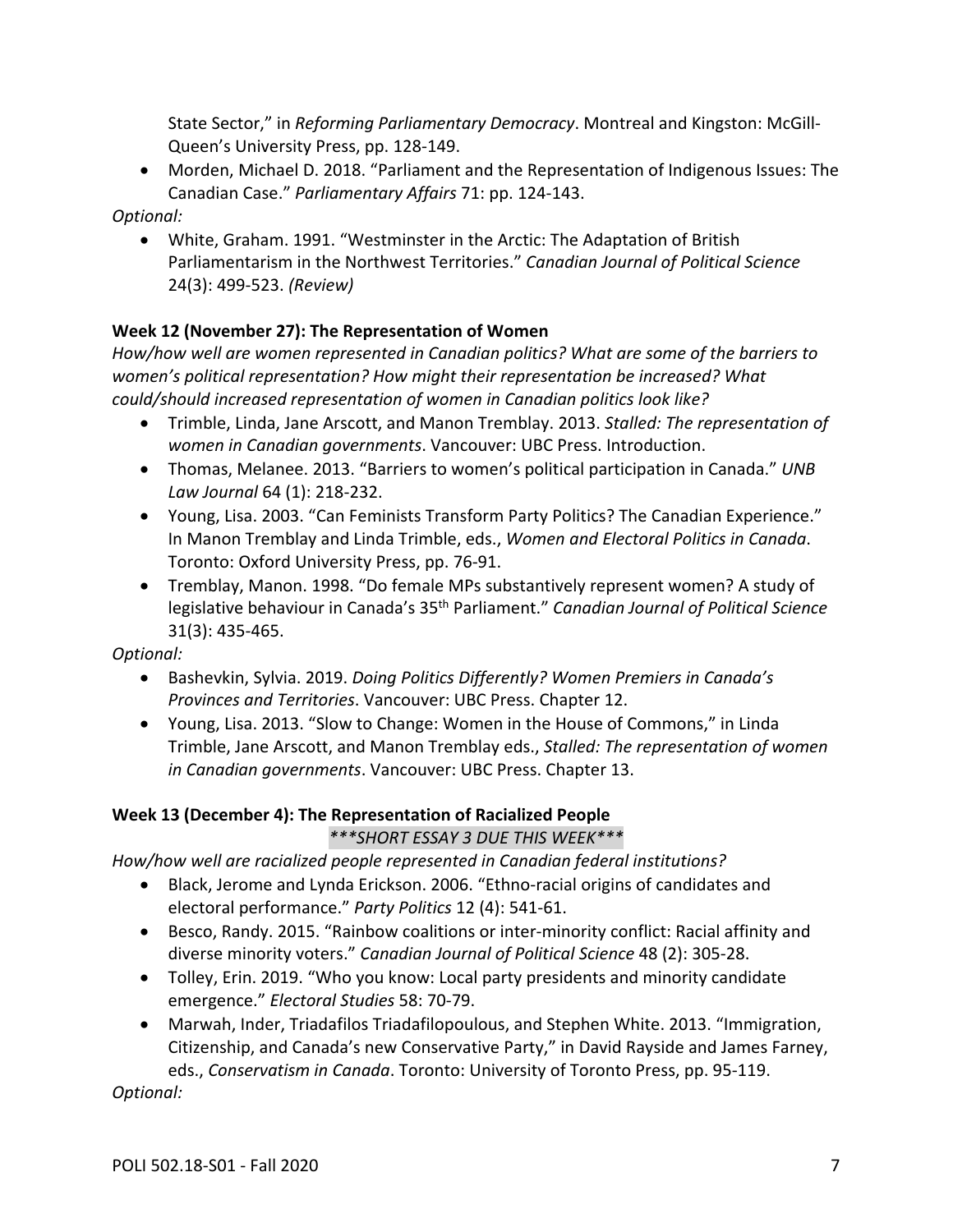- Tolley, Erin. "The electoral system and parliament's diversity problem: In defense of the wrongfully accused," in Andrew Potter, Daniel Weinstock, and Peter Loewen, eds. *Should we change how we vote?* Montreal: McGill-Queen's University Press, pp. 111-25.
- Wagner, Angelia and Elisabeth Gidengil. 2017. "Addressing representational deficits in Canadian legislatures," in Andrew Potter, Daniel Weinstock, and Peter Loewen, eds. *Should we change how we vote?* Montreal: McGill-Queen's University Press, pp. 139-52.
- Harell, Allison. 2013. "Revisiting the 'ethnic' vote: Liberal allegiance and vote choice among racialized minorities," in Royce Koop and Amanda Bittner eds., *Parties, elections and the future of Canadian politics.* Vancouver: UBC Press.

# <span id="page-7-0"></span>Description of Course Assignments

# **Short Essays**

The course is divided into three parts. At the end of each part of the course, students will submit a short essay (not more than eight pages, double spaced) that offers a critical reflection on the readings from that section. Short essay 1 and short essay 3 must cover at least one week of assigned readings. Short essay 2 must cover at least two weeks of assigned readings. Students are welcome to engage with more than the minimum required readings.

Short essays are intended to help students practice assessing, evaluating, and synthesizing evidence and arguments from multiple sources and perspectives and communicating this analysis through clear and concise writing. They are designed to help students put the readings into conversation with each other and in relation to the other topics covered in the course and should be organized around a clearly identified a tightly focused question or theme. Short essays should (1) provide a brief review of the main argument made by the readings and (2) make an argument by pointing to a key issue or theme addressed in all the readings, comparing and evaluating the different perspectives presented by each reading.

Some questions to guide your thinking about the short essays include: What is the main argument of each article? Is there a common thread that runs through all the readings? A key point of disagreement? What is the basis of this disagreement? What assumptions are being made and are they warranted? What evidence is presented in support of each perspective? What are the implications of the arguments for the topic we're considering or for the themes of the course more broadly? How do the articles fit together with one another? *Grading criteria for the short essays will be posted on the course website.* 

## **Presentation**

Student presentations will begin the week of October 2. Each student will sign up for a presentation topic by September 21 using an online sign-up sheet posted on the course website. Presentations will focus on the assigned readings for the week the presentation is given. Presentations will be given at the beginning of class and should be approximately 10 minutes in length. If two students are scheduled to present in a given week, they are expected to coordinate amongst themselves to avoid duplication.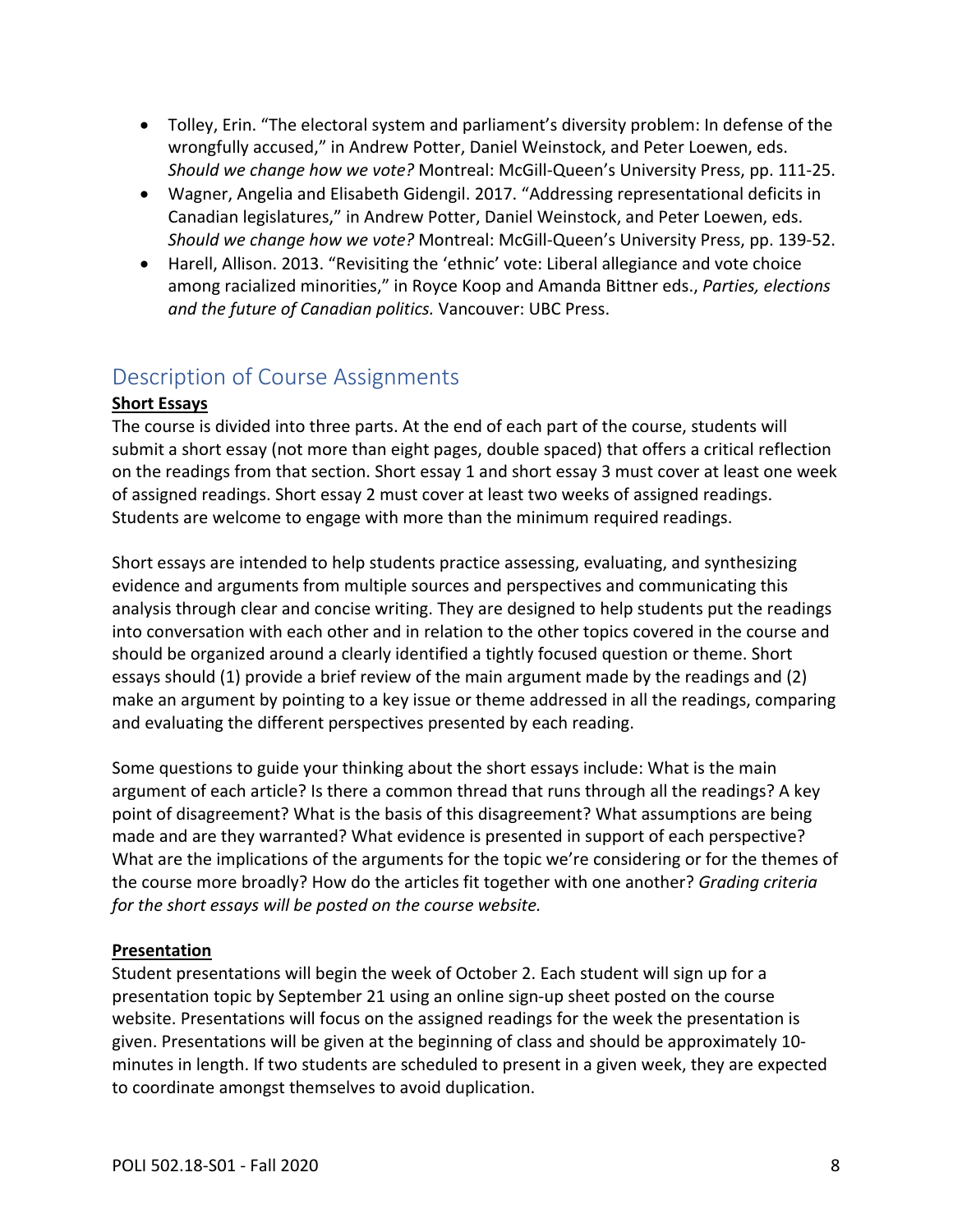Presentations are intended to help students practice evaluating and synthesizing information and arguments from a range of perspectives and to present this analysis through a clear, easy to follow oral presentation. Presentations therefore should *not* simply summarize the readings – they should assume that everyone has done the readings and focus on providing an analysis of a theme relevant to the readings.

Some questions to guide your thinking about the presentation include: What is the main argument of each article? Is there a common thread that runs through all the readings? A key point of disagreement? Critical questions that are raised? What are the implications of the arguments for the topic we're considering? How do the articles fit together with one another? *Grading criteria for the presentation will be posted on the course website.* 

#### **Participation**

Seminar classes depend on attendance and active participation from all students. It is essential that students come to class every week having done the readings and prepared to discuss them. Students are also encouraged to think about each week's topic and readings in relation to current events. To facilitate making connections between course material and current events, the course website will include a discussion board where students are encouraged to post relevant news articles to share with their colleagues.

Active participation includes being attentive to class discussion, raising thoughtful questions and comments in discussion, offering insight or analysis of the readings, bringing relevant news articles to the attention of the class (including on the course website's discussion board), and drawing others into discussion.

# <span id="page-8-0"></span>Writing Statement

Written assignments are often required in Political Science courses, and the quality of writing skills, including but not limited to such elements as grammar, punctuation, sentence structure, clarity, citation, and organization, will be taken into account in the determination of grades. Students are encouraged to make use of the services offered through Writing Support Services in the Student Success Centre by contacting them at [http://www.ucalgary.ca/ssc/writing](http://www.ucalgary.ca/ssc/writing-support)[support.](http://www.ucalgary.ca/ssc/writing-support)

| A+ (91-100) | B+ (77-79)    | $C+ (67-69)$  | $D+ (55-59)$ |
|-------------|---------------|---------------|--------------|
| A (85-90)   | B (73-76)     | $C(63-66)$    | $D(50-54)$   |
| A- (80-84)  | $B - (70-72)$ | $C - (60-62)$ | $F(0-49)$    |

# <span id="page-8-1"></span>Grading Scale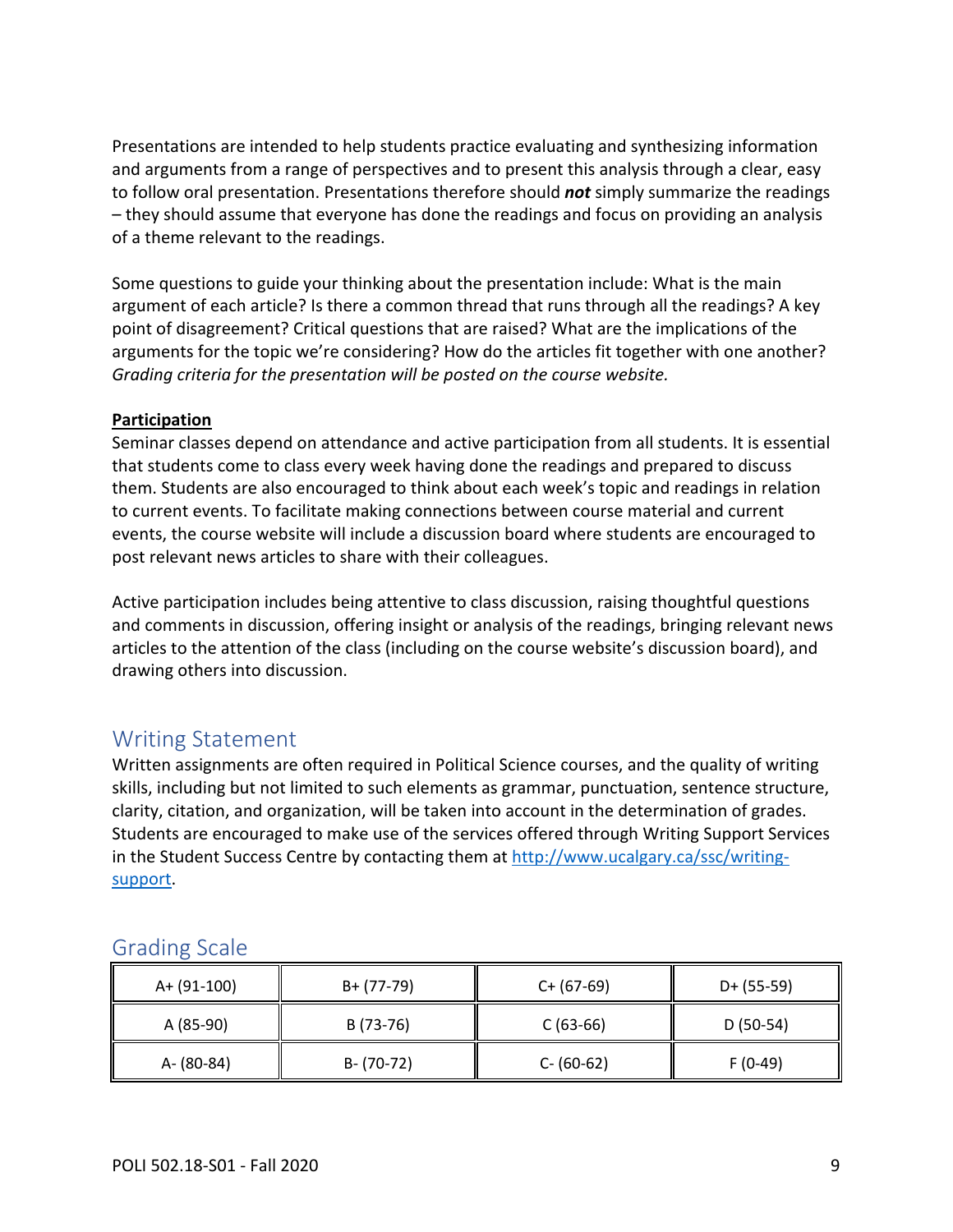# <span id="page-9-0"></span>Course Policies

#### **Course Communication**

Office hours are usually the best way to get an effective response on an issue from me. I will post blocks of time within which students can sign up for a time slot on the course website. Email communication is best for dealing with logistical and/or administrative issues (e.g. providing documentation to request an extension, reminding me to share that link I mentioned in class, asking for clarification on something that isn't covered in the syllabus). If you have a question about course content, ideas, or concepts your best bet is to come to my office hours for a (virtual) in-person chat.

If you are contacting me by email, please use your university email address and include the course code in the subject line. I check email from Monday to Friday and will do my best to respond to emails within two business days. Your patience is appreciated if it takes me a bit longer to respond, but if your matter is urgent and you haven't heard from me within two business days, you can send a follow up email nudge.

#### **Late Penalties**

Late assignments will be subject to a late penalty of 5% per day (including weekends) of the total marks for the assignment. Assignments submitted five calendar days beyond the due date will be assigned a grade of zero. Assignments handed in AFTER the work has been returned to the class cannot be marked for credit. Accommodations due to late registration into the course will NOT be approved.

## **Extensions**

Normally, extensions for written work will only be granted in exceptional circumstances, at the discretion of the instructor, and with acceptable written documentation. Extensions can also be granted for students registered with Student Accessibility Services. Extensions will only be granted prior to the due date of an assignment. If you require an extension, please notify me as soon as possible.

#### **Grade Appeals**

Grades are assigned based on an assessment of the quality of the work submitted. If you think a grade should be reconsidered, you must provide a half-page written explanation outlining why you think the assigned grade is misaligned with the quality of the work that was submitted. This explanation should make specific reference to the grading guidelines. This explanation should be submitted by email to your TA, along with a copy of the graded assignment. There is a 48 hour "cooling off" period after getting a graded assignment back in which you may not submit an appeal. All grade appeals must be submitted within one week of the end of the "cooling off" period. Please note that requests for reassessment based on needing to maintain a scholarship, support law/grad school applications, or other reasons unrelated to the content of the work submitted, will not be considered as valid reasons for appeal. Please note that after reviewing an assignment, a grade can be adjusted either up or down.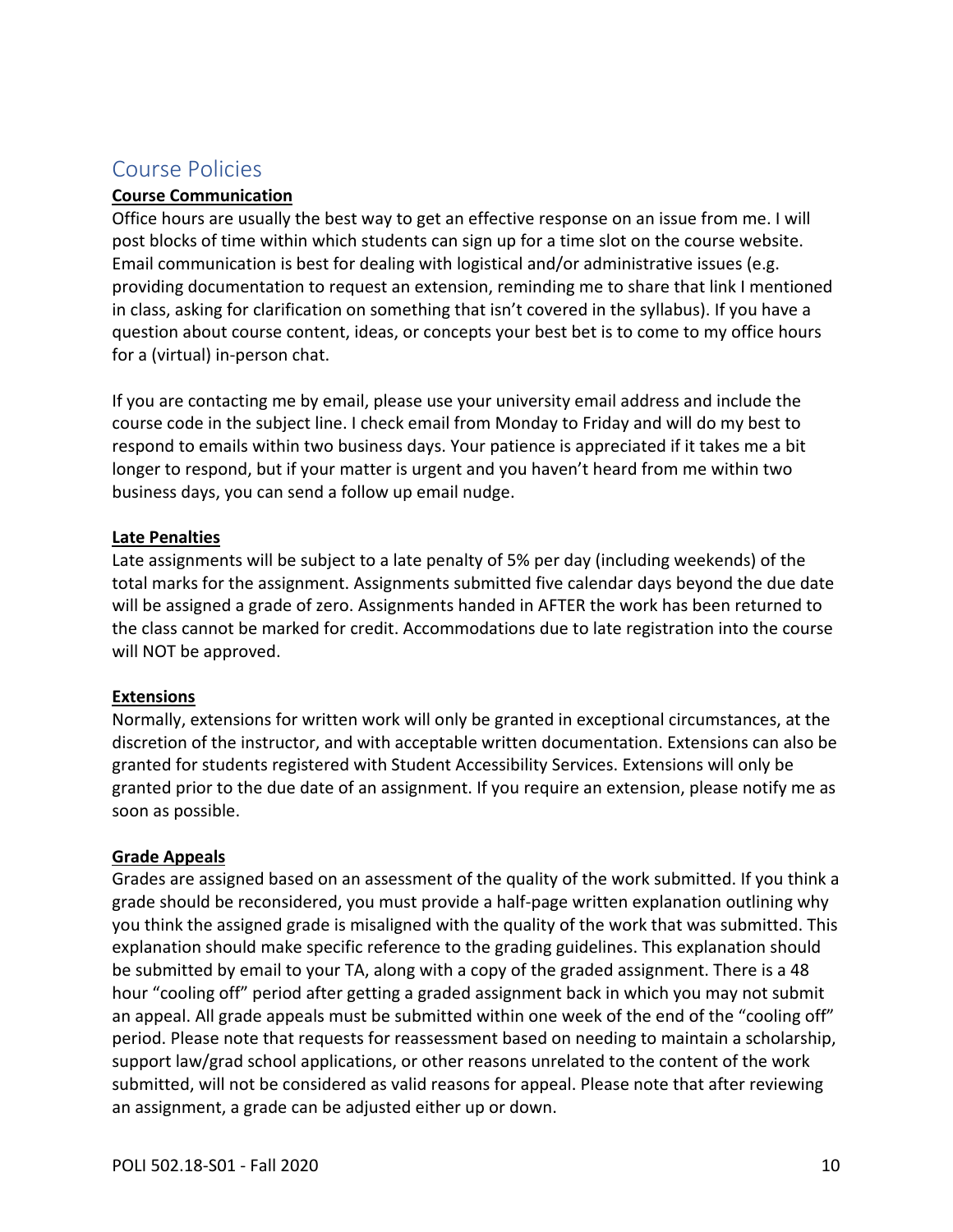#### **Equity Statement**

The University of Calgary is committed to equity and respect for diversity. All members of the learning environment in this course should strive to create an atmosphere of mutual respect. As a course instructor, I will neither condone nor tolerate behaviour that undermines the dignity or self-esteem of any individual in this course and wish to be alerted to any attempt to create an intimidating or hostile environment. It is our collective responsibility to create a space that is inclusive and welcomes discussion. Discrimination, harassment and hate speech in any course forums will not be tolerated. If you have any questions, comments, or concerns you may contact the University of Calgary Student Conduct Office at [conduct@ucalgary.ca](mailto:conduct@ucalgary.ca) .

#### **Statement on Academic Integrity**

Academic integrity is fundamental to learning and achieving course goals. The assignments in this course are designed to give you an opportunity to learn important skills and concepts over the course of your degree by making honest attempts through your own thinking, writing, and hard work.

I encourage you to review the University of Calgary's Student Academic Misconduct Policy [\(https://ucalgary.ca/policies/files/policies/student-academic-misconduct-policy.pdf](https://ucalgary.ca/policies/files/policies/student-academic-misconduct-policy.pdf) ). It outlines the rules for acceptable academic behaviour and you are expected to know the rules.

**If you have questions about appropriate research and citation methods, or if you aren't sure if something is allowed or would constitute academic misconduct, PLEASE reach out to me for additional information.** 

# <span id="page-10-0"></span>Important Department Policies and Information

## **Supporting Documentation and the Use of a Statutory Declaration**

As stated in the University Calendar:

"Students may be asked to provide supporting documentation for an exemption/special request. This may include, but is not limited to, a prolonged absence from a course where participation is required, a missed course assessment, a deferred examination, or an appeal. Students are encouraged to submit documentation that will support their situation. Supporting documentation may be dependent on the reason noted in their personal statement/explanation provided to explain their situation. This could be medical certificate/documentation, references, police reports, invitation letter, third party letter of support or a statutory declaration etc. The decision to provide supporting documentation that best suits the situation is at the discretion of the student. Students cannot be required to provide specific supporting documentation, such as a medical note.

Students can make a Statutory Declaration as their supporting documentation (available at [ucalgary.ca/registrar\)](http://www.ucalgary.ca/registrar). This requires students to make a declaration in the presence of a Commissioner for Oaths. It demonstrates the importance of honest and accurate information provided and is a legally binding declaration. Several registered Commissioners for Oaths are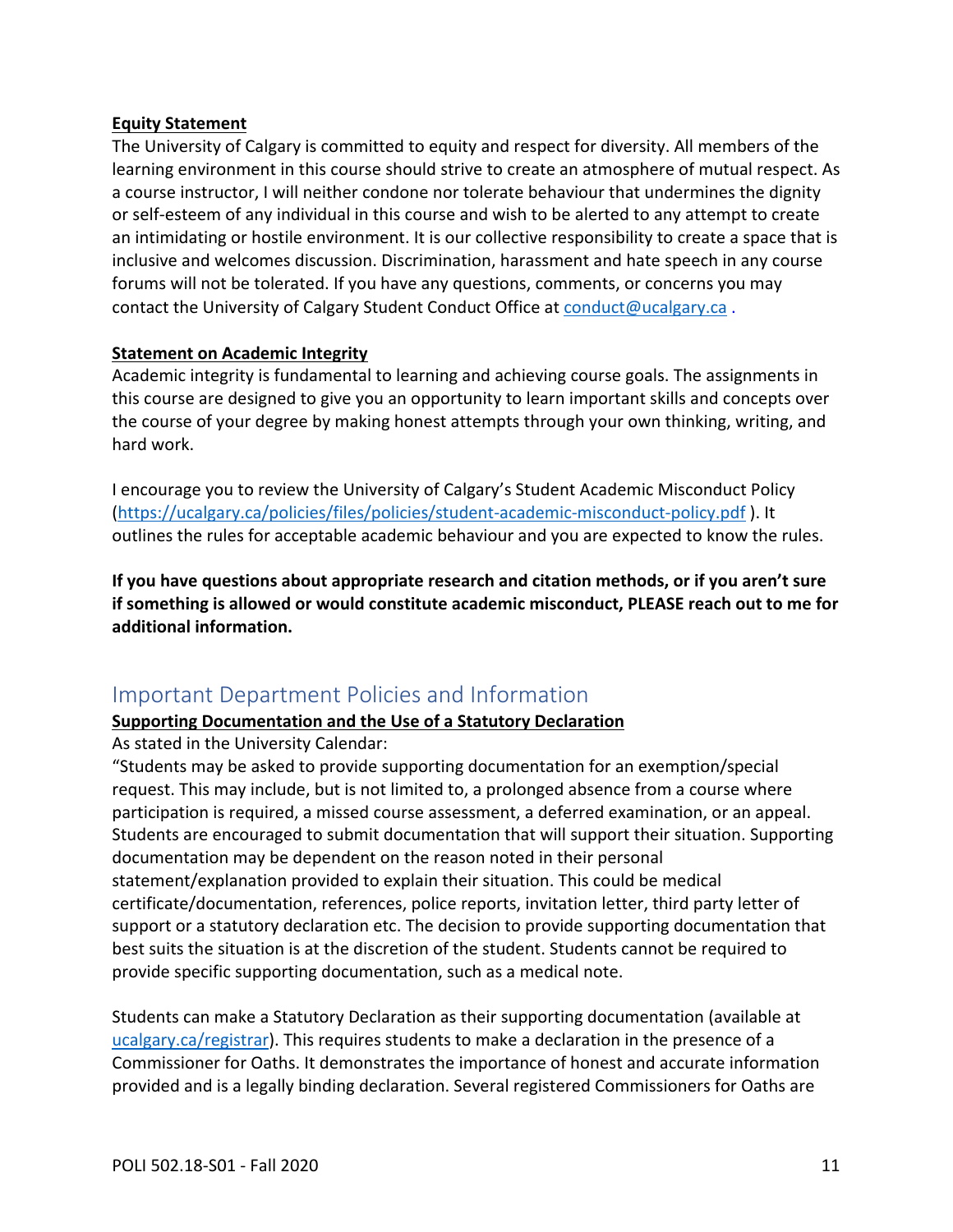available to students at no charge, on campus. For a list of locations to access a Commissioners for Oaths, visit [ucalgary.ca/registrar\)](http://www.ucalgary.ca/registrar).

Falsification of any supporting documentation will be taken very seriously and may result in disciplinary action through the Academic Discipline regulations or the Student Non-Academic Misconduct policy."

This statement is accessible at:<https://www.ucalgary.ca/pubs/calendar/current/m-1.html>

# **Absence From a Mid-term Examination**

Students who are absent from a scheduled term test or quiz for legitimate reasons are responsible for contacting the instructor via email within 48 hours of the missed test to discuss alternative arrangements. A copy of this email may be requested as proof of the attempt to contact the instructor. Any student who fails to do so forfeits the right to a makeup test.

# **Deferral of a Final Examination**

Deferral of a final examination can be granted for reasons of illness, domestic affliction, and unforeseen circumstances, as well as to those with three (3) final exams scheduled within a 24 hour period. Deferred final exams will not be granted to those who sit the exam, who have made travel arrangements that conflict with their exam, or who have misread the examination timetable. The decision to allow a deferred final exam rests not with the instructor but with Enrolment Services. Instructors should, however, be notified if you will be absent during the examination. The Application for Deferred Final Exam, deadlines, requirements and submission instructions can be found on the Enrolment Services website at [https://www.ucalgary.ca/registrar/exams/deferred-exams.](https://www.ucalgary.ca/registrar/exams/deferred-exams)

## **Appeals**

If a student has a concern about the course or a grade they have been assigned, they must first discuss their concerns with the instructor. If this does not resolve the matter, the student then proceed with an academic appeal. The first step in an academic appeal is to set up a meeting with the Department Head. Appeals must be requested within 15 days of receipt of the graded assignment.

## **University Regulations**

Students are responsible for familiarizing themselves with the University policies found in the Academic Regulations sections of the Calendar at [www.ucalgary.ca/pubs/calendar/current/academic-regs.html.](http://www.ucalgary.ca/pubs/calendar/current/academic-regs.html)

## **Student Accommodations**

Students seeking an accommodation based on disability or medical concerns should contact Student Accessibility Services; SAS will process the request and issue letters of accommodation to instructors. For additional information on support services and accommodations for students with disabilities, visit [www.ucalgary.ca/access/.](http://www.ucalgary.ca/access/)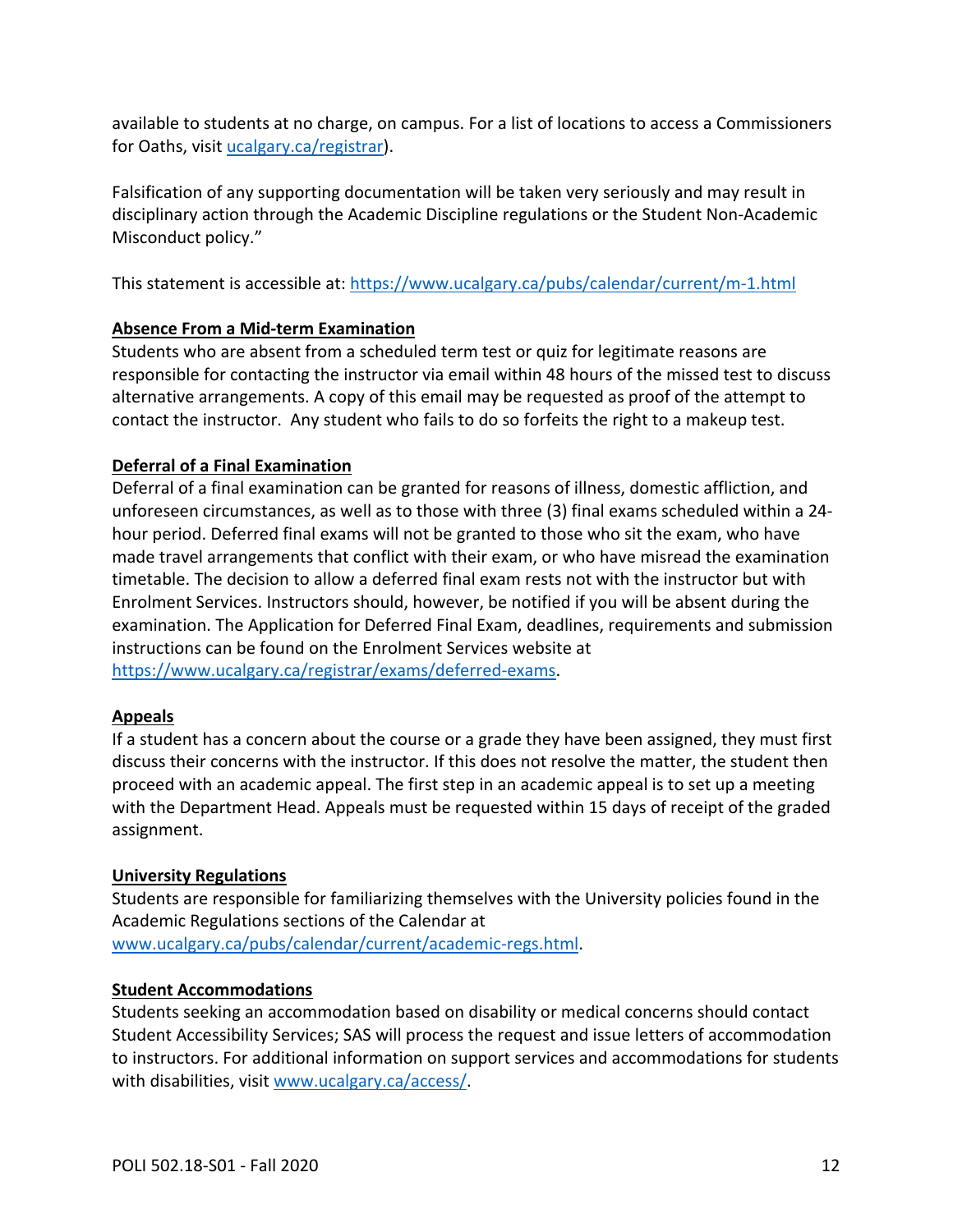Students who require an accommodation in relation to their coursework based on a protected ground other than disability should communicate this need in writing to their Instructor.

The full policy on Student Accommodations is available at [http://www.ucalgary.ca/policies/files/policies/student-accommodation-policy.pdf.](http://www.ucalgary.ca/policies/files/policies/student-accommodation-policy.pdf)

## **Plagiarism and Other Forms of Academic Misconduct**

Academic misconduct in any form (e.g. cheating, plagiarism) is a serious academic offence that can lead to disciplinary probation, suspension or expulsion from the University. Students are expected to be familiar with the standards surrounding academic honesty; these can be found in the University of Calgary calendar at [http://www.ucalgary.ca/pubs/calendar/current/k.html.](http://www.ucalgary.ca/pubs/calendar/current/k.html) Such offences will be taken seriously and reported immediately, as required by Faculty of Arts policy.

# **Required Access to Technology**

Please see the University's resource page at [https://ucalgary.service](https://ucalgary.service-now.com/it?id=kb_article&sys_id=86e7438013753ac06f3afbb2e144b031)[now.com/it?id=kb\\_article&sys\\_id=86e7438013753ac06f3afbb2e144b031](https://ucalgary.service-now.com/it?id=kb_article&sys_id=86e7438013753ac06f3afbb2e144b031)

# **Copyright Legislation**

As stated in the University of Calgary Calendar, Academic Regulations, "students are required to read the University of Calgary policy on Acceptable Use of Material Protected by Copyright and requirements of the copyright act to ensure they are aware of the consequences of unauthorised sharing of course materials (including instructor notes, electronic versions of textbooks etc.). Students who use material protected by copyright in violation of this policy may be disciplined under the Non-Academic Misconduct Policy."

[https://www.ucalgary.ca/policies/files/policies/acceptable-use-of-electronic-resources-and](https://www.ucalgary.ca/policies/files/policies/acceptable-use-of-electronic-resources-and-information-policy.pdf)[information-policy.pdf](https://www.ucalgary.ca/policies/files/policies/acceptable-use-of-electronic-resources-and-information-policy.pdf) and<https://laws-lois.justice.gc.ca/eng/acts/C-42/index.html>

# **Instructor Intellectual Property**

Course materials created by instructors (including presentations and posted notes, labs, case studies, assignments and exams) remain the intellectual property of the instructor. These materials may NOT be reproduced, redistributed or copied without the explicit consent of the instructor. The posting of course materials to third party websites such as note-sharing sites without permission is prohibited. Sharing of extracts of these course materials with other students enrolled in the course at the same time may be allowed under fair dealing.

# **Freedom of Information and Protection of Privacy (FOIP)**

FOIP legislation requires that instructors maintain the confidentiality of student information. In practice, this means that student assignment and tests cannot be left for collection in any public place without the consent of the student. It also means that grades cannot be distributed via email. Final exams are kept by instructors but can be viewed by contacting them or the main office in the Department of Political Science. Any uncollected assignments and tests meant to be returned will be destroyed after six months from the end of term; final examinations are destroyed after one year.